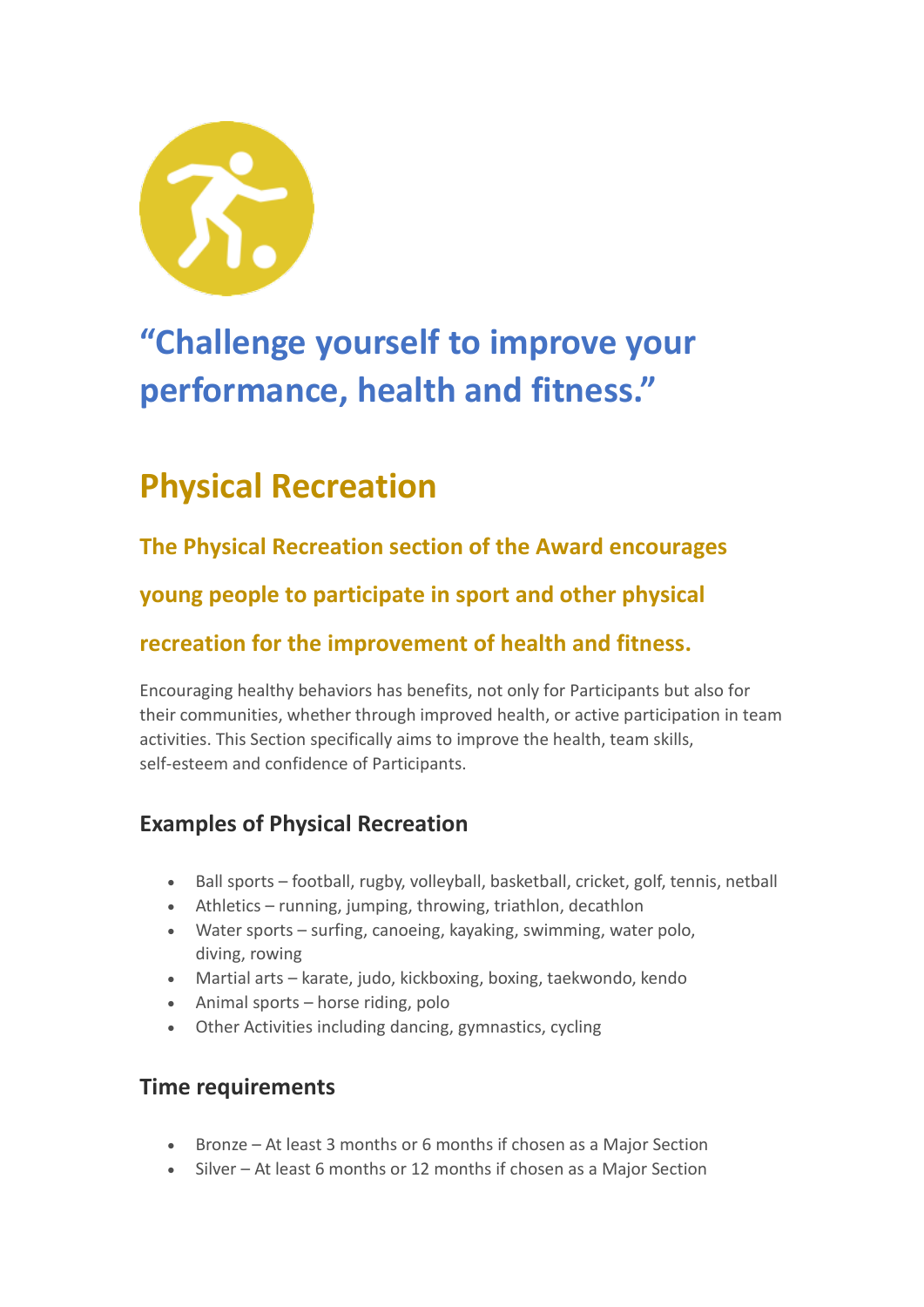- Gold At least 12 months or 18 months if chosen as a Major Section
- •

#### **Requirements:**

For this Section, Participants must:

1. Undertake an activity regularly where they work up a sweat, for the required minimum length of time depending on Award level chosen

2. Meet the minimum time requirements, depending on The Award level chosen

3. Show regular commitment, progress and improvement in their chosen activity

4. Understand that regular time commitment means at least one (1) hour per week

5. Undertake activities substantially in their own time. This means that while some activity may take place within school, university or work hours, most of it should occur outside of these scheduled times.

#### **Assessment:**

Assessment is undertaken by a suitably experienced and/or qualified Assessor (Volunteer#) who has been nominated by the Award Centre or identified by the Participant, and approved by their Award Leader, on behalf of the Award Centre. Please note that the selected Skill activity may require Assessors to be qualified or registered with a relevant club, institution or accredited organisation.

In most circumstances an Assessor should not be an immediate family member. Assessors both help Participants set goals for their chosen activity and assess whether or not a Participant has undertaken the required regular effort and has strived to achieve their goals. Group activities are to be assessed with regard to each individual's contribution to planning, execution and completion.

Assessors are responsible for writing the final assessment report and signing off the Section which they are assessing. The frequency of the contact and monitoring between the Participant and the Assessor will depend on the activity and the age/level of independence of the Participant. As a guide, every  $2 - 4$  weeks may be appropriate.

#### **Steps:**

Here is a guide on talking through the steps to your Participants

1. Choose your activity. If there's something you really want to do, but don't know how to go about it, talk to your Award Leader, your friends, your family, and do some research online

2. With the guidance of your Award Leader, identify your Assessor(s). They must be suitably experienced and/or qualified and be approved by your Award Leader before you can undertake any Duke of Ed activities with them

3. Set yourself challenging and realistic goals, in consultation with your Assessor(s). It is really important that you do this before you start your activity, so you know what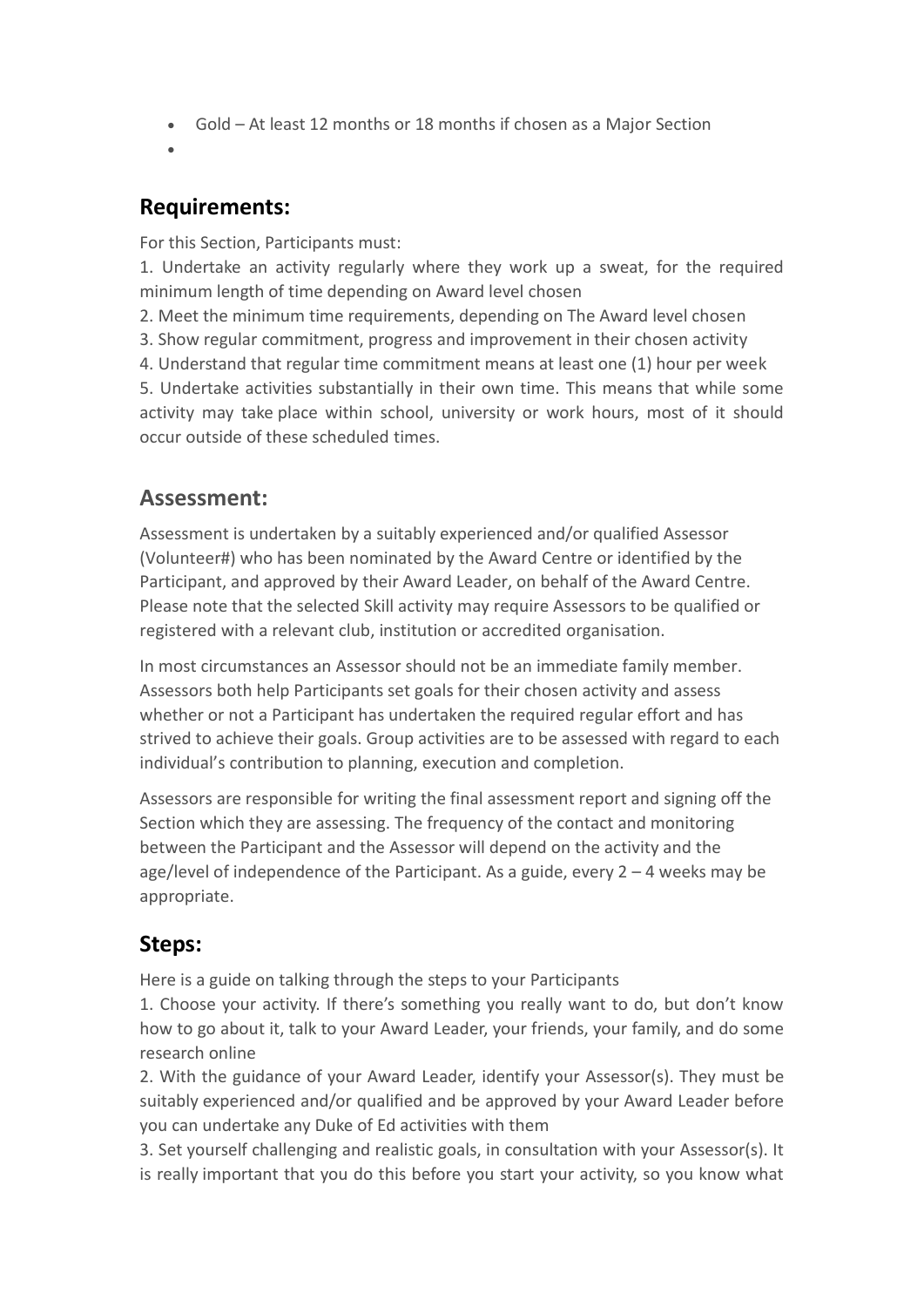you are working towards

4. Pursue these goals for the required time (depending on The Duke of Ed level being undertaken), and log hours and activity into your Record Book

5. You may like to keep a journal. This could be a diary, photos, video or a blog

6. Keep in touch with your Assessor so that they can monitor your progress and discuss any concerns you may have about achieving your goals

7. Once you have completed your activity and reached your goal, ask your Assessor to complete the final assessment in your Record Book

8. Once you have completed all Sections, submit your Record Book to your Award Leader for final assessment of your Award

9. Remember, your Award Leader and Assessor are there to guide you and help with any questions you have along the way, so don't be afraid to ask!

#### **Ideas:**

Below are some ideas for the Physical Recreation Section to discuss with your Participants. Remember, this list is a guide only and is not exhaustive. The best measure for deciding whether or not an activity is suitable is to assess whether the Participant will improve their physical wellbeing when undertaking it. If in doubt, please contact your State/Territory Award

Operating Authority for advice.

Please note that a Participant may be involved in more than one of these activities as part of their Physical Recreation Section of The Duke of Ed

#### **INDIVIDUAL ACTIVITIES**

Prior to undertaking any activities, please refer to The Duke of Ed insurance policies available under resources

- Acrobatics/Trapeze
- Aerobics
- Athletics
- Canoeing
- Cycling
- Dance (can be individual)
- Gymnastics
- Martial arts e.g. karate, aikido, judo, kickboxing, fencing, kendo (insurance restrictions

need to be observed)

- Horse riding
- Ice skating
- Indoor rock climbing
- Jogging
- Jumping (high, long, triple)
- Motorsports
- Orienteering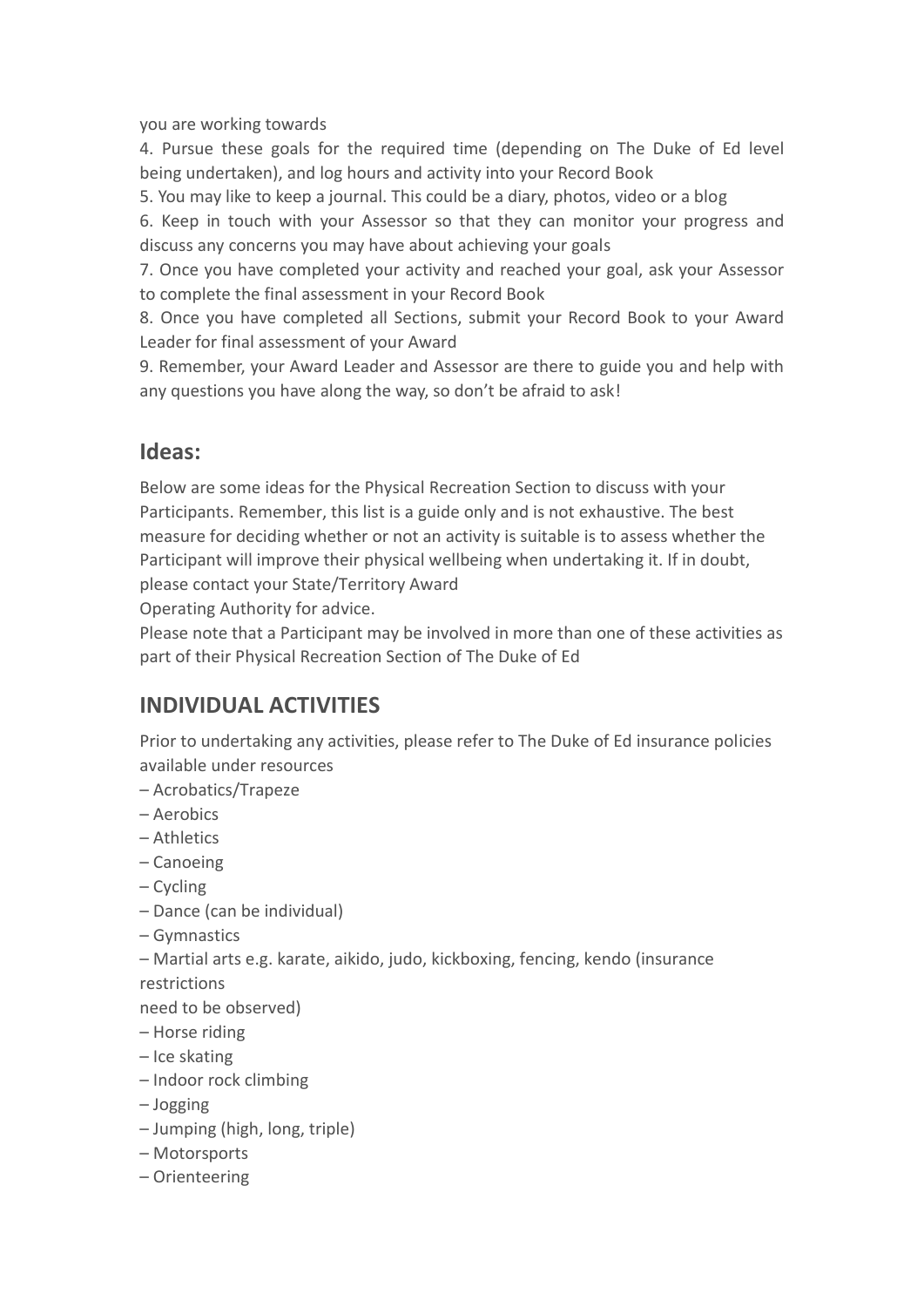- Personal training programs
- Running
- Skateboarding
- Skiing/snowboarding
- Skipping
- Surfing
- Swimming
- Tennis
- Throwing (hammer, javelin, shot put)
- Walking
- Yoga

#### **GROUP ACTIVITIES**

- Baseball
- Basketball
- Cricket
- Dancing (all types)
- Football
- Golf
- Handball
- Hockey
- Ice Hockey
- Lacrosse
- Netball
- Polo
- Rowing
- Sailing
- Soccer
- Softball
- Squash
- Synchronised swimming
- Tennis
- Touch football
- Volleyball
- Water polo

#### **How Do I Know If An Activity Is Suitable For The Skill or Physical Recreation**

#### **Section?**

Sometimes an activity seems to fit in both the Skill and Physical Recreation Sections, so how do you as a Award Leader give the best guidance for a Participant to select